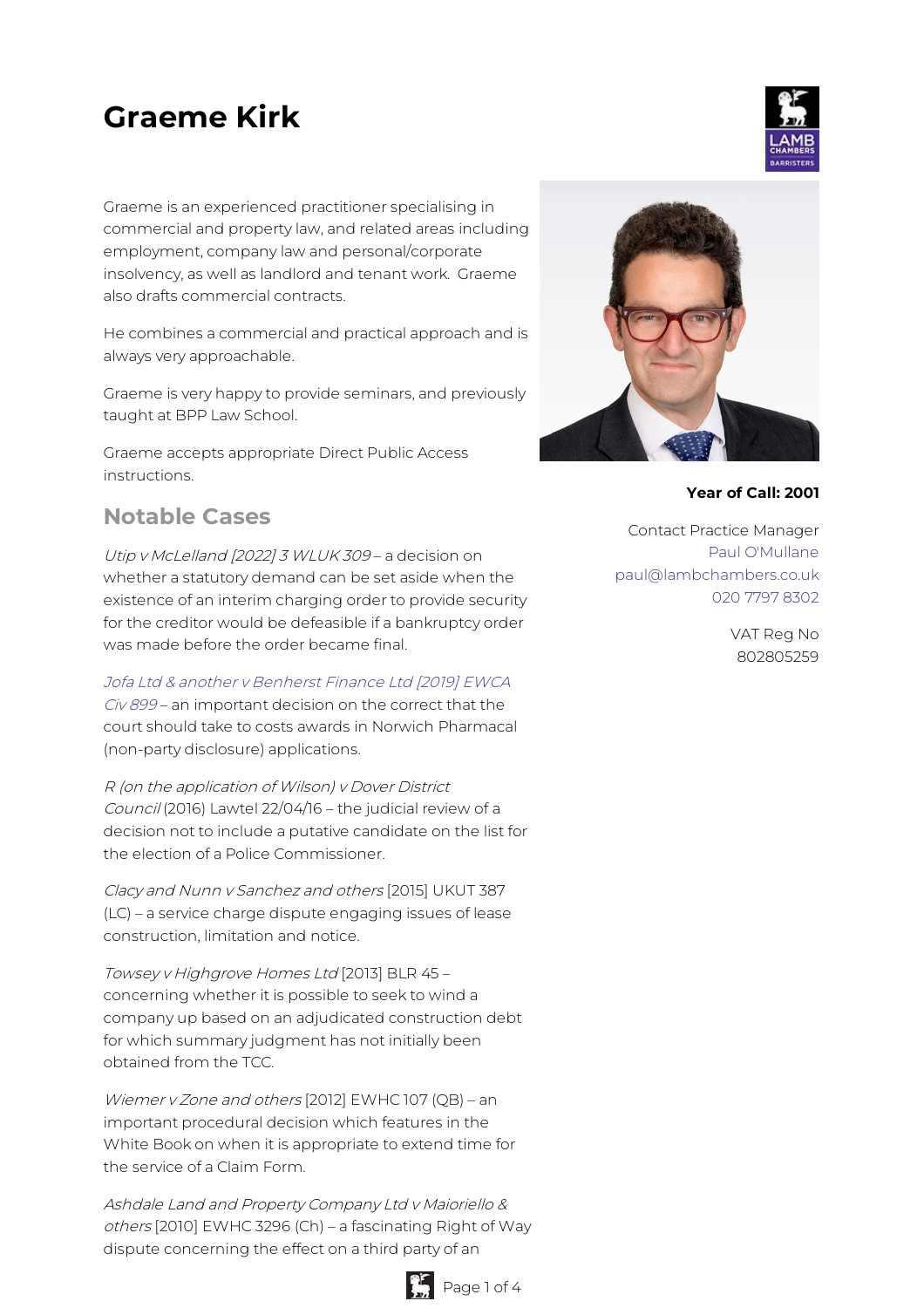injunction prohibiting use of an access road.

French <sup>v</sup> Groupama [2010] EWHC 2827 (QB) – a High Court decision in which Graeme successfully argued that a householder was indemnified by her insurer in relation to certain damage to her property and consequential loss.

Verizon UK Ltd <sup>v</sup> Swiftnet Ltd [2008] EWHC 551 (Comm) – a wholesale billing dispute in the telecommunications industry.

Payless Travel <sup>v</sup> Baba Krupa Holidays [2004] EWCA Civ 472 – a commercial dispute concerning a travel agent and ticket consolidator, in the industry in which Graeme worked for seven years prior to being called to the Bar.

Balamurali and Sandhu <sup>v</sup> Secretary of State for the Home Department [2003] EWCA Civ 1806 – uncharacteristically, an immigration case during Graeme's early practice.

R (on the application of Anthony Martin) <sup>v</sup> Parole Board [2003] EWHC 1512 (Admin), (2003) Times 15th May – the judicial review of a decision not to grant early release to a well-known prisoner (during Graeme's pupillage at One Essex Court).

# **Further information**

## **Qualifications**

- MA in Modern History (Lincoln College, Oxford)
- CPE (PGDip Law), City University
- BVC, Inns of Court School of Law

#### **Interests**

Graeme has three young children who keep him busy when he is not at work.

He loves all sorts of music, West Ham United and, until he had children, did a lot of travelling.

#### **Commercial**

Graeme has a wide experience in commercial law, and considers it essential to have a complementary, in depth understanding of associated areas including insolvency and employment law.

Much of Graeme's commercial work concerns debt recovery, guarantee claims and contractual disputes, and he has appeared in trials, appeals and all manner of interim applications including summary judgments, charging orders, disputed disclosure and costs.

Graeme also has experience in drafting commercial contracts.

#### **Property**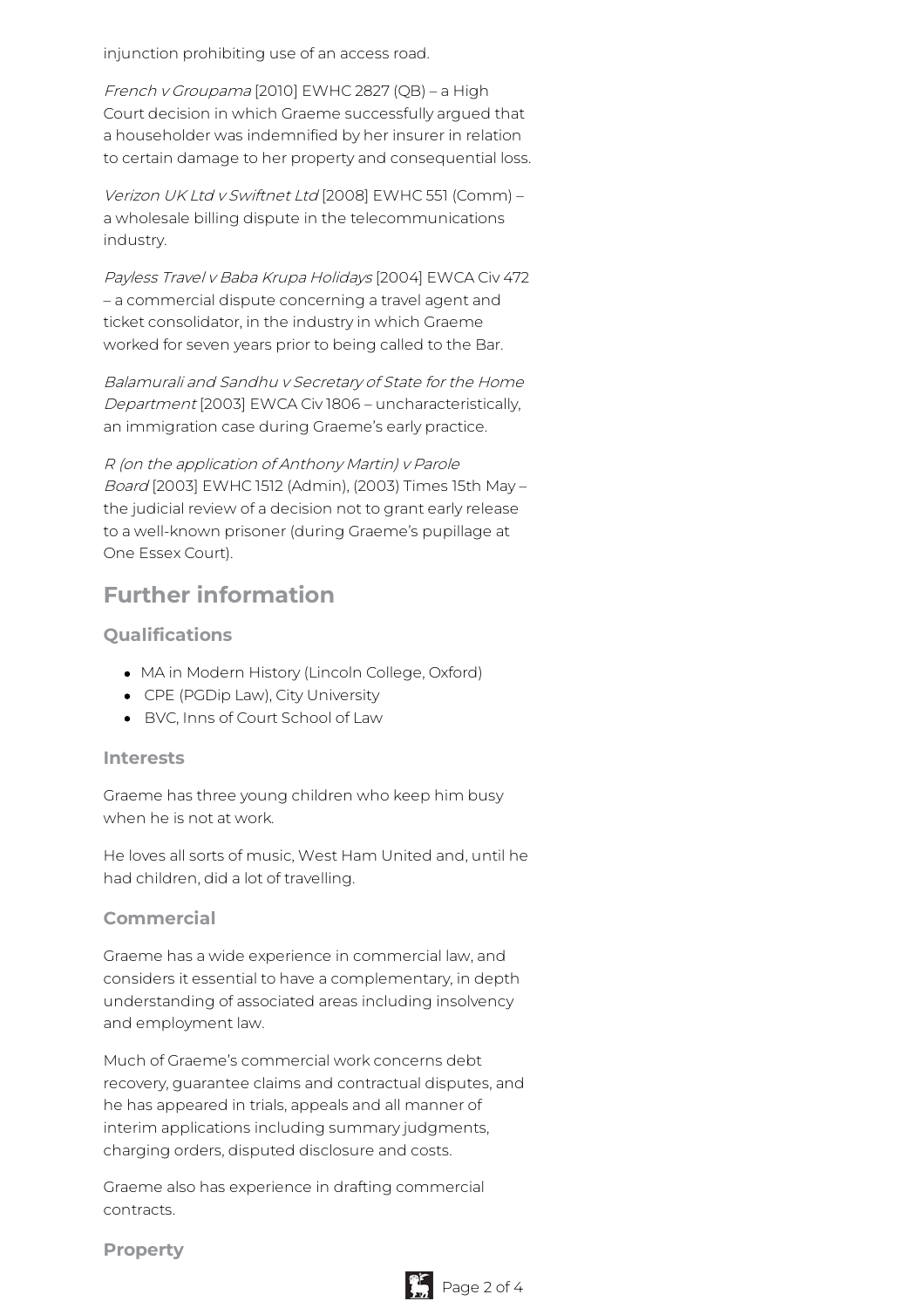Graeme's trial and advisory practice includes experience in the following areas:

- Claims for the possession of commercial and residential properties
- Termination and renewal of commercial leases
- Boundary and easement disputes
- Neighbour disputes including nuisance claims
- Disrepair disputes
- Service charge disputes in the First Tier Tribunal
- Injunctions and other proceedings relating to trespass

## **Employment**

Graeme has appeared in Employment Tribunals around the country, most typically in claims concerning unfair dismissal and discrimination, and has appeared in the Employment Appeal Tribunal.

His trial experience includes his representing a sample group of around 120 who were found to have been dismissed contrary to the collective redundancy procedure provisions.

#### **Insolvency**

Graeme has wide-ranging experience at High and County Court levels, in both corporate and personal insolvency matters. He acts for individuals and companies on the instructions of solicitors, insolvency practitioners or under Direct Public Access rules. As a member of the Property and Commercial teams, he is particularly interest in the overlap between these areas.

## **Examples of recent insolvency work**

- Re. B (2018) ongoing dispute about jurisdiction (based on COMI) in personal bankruptcy.
- Re. Swimbetter (2018) directions from the Business and Property Court upon creditors' failure to approve proposals.
- Re. Davies (2017) claims by Trustees in Bankruptcy for (amongst other things) an Order for Sale of a property which a former bankrupt had ostentatiously converted contrary to planning regulations, which had led to his conviction, and concerning the costs associated with those criminal proceedings.
- Re. GL Management (2016) resisting attempts by a liquidator to make personal claims against Directors of a company against allegations of unlawful distribution.
- Re. Greenwood (2013) resisting attempts by a liquidator to recover company debts against a businessman in circumstances where companies